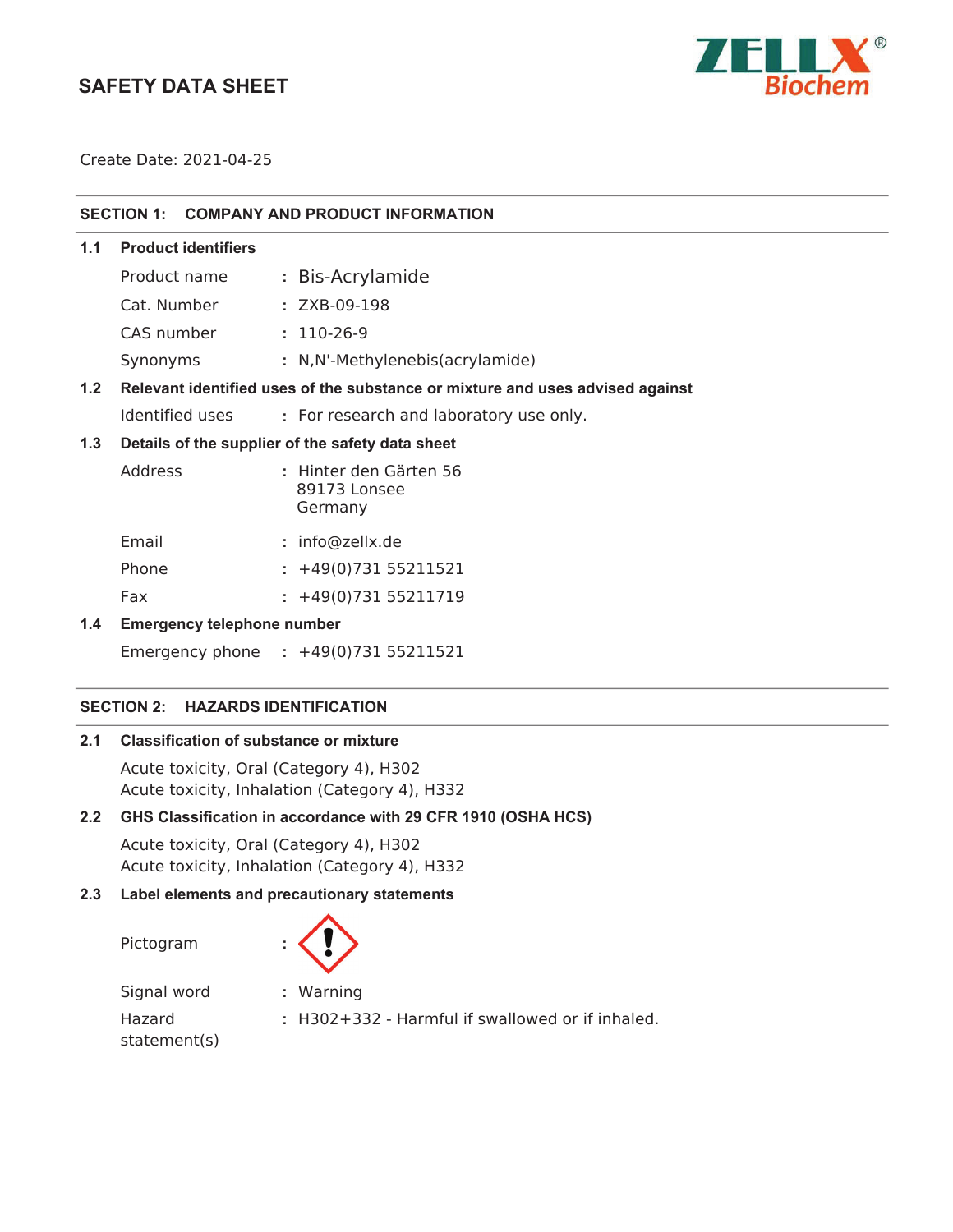Precautionary statement(s) **:** P261 - Avoid breathing dust/fume/gas/mist/vapors/spray. P264 - Wash skin thoroughly after handling. P270 - Do not eat, drink or smoke when using this product. P271 - Use only outdoors or in a well-ventilated area. P301+312+330 - IF SWALLOWED: Call a POISON CENTER or doctor/physician if you feel unwell. Rinse mouth. P304+340+312 - IF INHALED: Remove victim to fresh air and keep at rest in a position comfortable for breathing. Call a POISON CENTER or doctor/physician if you feel unwell. P501 - Dispose of contents/container to an approved waste disposal plant.

## **2.4 Hazards not otherwise classified (HNOC) or not covered by GHS**

No unclassified hazards known.

## **2.5 NFPA Rating**

**2.6** 

| Health hazard            |    | : 2    |
|--------------------------|----|--------|
| Fire hazard              | ۰  | 0      |
| Reactivity hazard        | ٠. | 0      |
| <b>HMIS Rating</b>       |    |        |
| Health hazard            |    | : 2    |
| Chronic health<br>hazard | ٠. | $\ast$ |
| Reactivity hazard        | t. | O      |
| Flammability             | ۴  | O      |
|                          |    |        |

Physical hazard **:** 1

## **SECTION 3: COMPOSITION/INFORMATION ON INGREDIENTS**

#### **3.1 Substances**

| Substance                                               | CAS#     | EC#       | Concentration |
|---------------------------------------------------------|----------|-----------|---------------|
| Bis-Acrylamide<br>$M.F: C7H10N2O2$<br>M.W: 154.17 g/mol | 110-26-9 | 203-750-9 | $\leq$ = 100% |

#### **3.2 Hazardous components & classification**

Acute Tox.4; H302+332

## **SECTION 4: FIRST AID MEASURES**

#### **4.1 Description of first aid measures**

#### **General advice**

Consult a physician if symptoms are severe or persistent. Provide this data sheet to medical personnel. If product is spilled or leaked, evacuate area.

#### **In case of inhalation**

If inhaled, move person to fresh air and monitor breathing. If not breathing, give artificial ventilation. Consult a physician if symptoms are severe or persistent.

#### **In case of skin contact**

Immediately wash with excess soap and water. If spilled on clothing, remove all affected clothing. Consult a physician if symptoms are severe or persistent.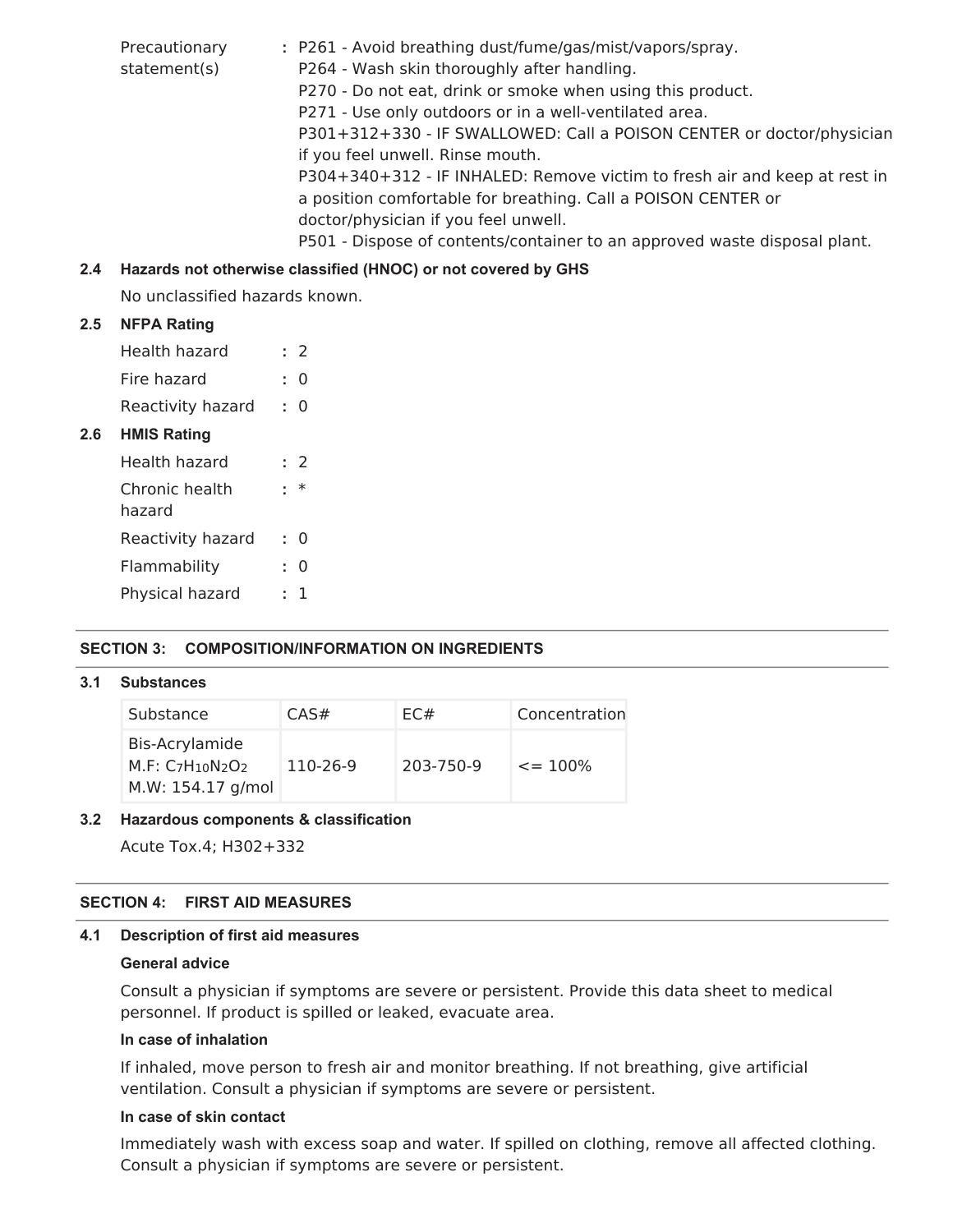### **In case of eye contact**

Flush eyes with water or eye wash solution as a precaution for 15 minutes. Consult a physician if symptoms are severe or persistent.

### **In case of ingestion**

Only induce vomiting if recommended by medical personnel. If subject is unconscious, do not give anything by mouth. If conscious, rinse mouth with water. Consult a physician if symptoms are severe or persistent.

## **4.2 Most important symptoms and effects, both acute and delayed**

All known important symptoms are described in Section 2 and/or Section 11. No other important symptoms to report.

## **4.3 Indication of any immediate medical attention and special treatment needed**

No special treatment indicated. Provide treatment in accordance with exhibited systems.

## **SECTION 5: FIREFIGHTING MEASURES**

### **5.1 Suitable extinguishing media**

Water spray, alcohol-resistant foam, dry chemical, and carbon dioxide extinguishers are suitable.

### **5.2 Unsuitable extinguishing media**

No known unsuitable extinguishing media.

### **5.3 Special hazards arising from the substance**

No special hazards are known to exist regarding combustion of this product.

### **5.4 Advice for firefighters**

Wear protective gear, such as self-contained breathing apparatus, if necessary.

## **SECTION 6: ACCIDENTAL RELEASE MEASURES**

## **6.1 Personal precautions, protective equipment and emergency procedures**

Provide suitable ventilation. Use any necessary personal protective equipment. Avoid contact with skin and eyes, and avoid creation and inhalation of vapor or dust. Keep all unnecessary personnel away.

## **For personal protection see section 8**

#### **6.2 Environmental precautions**

Prevent product from entering public sewers and waterways.

## **6.3 Methods and material for containment and cleaning up**

Use inert absorbent material to absorb any spilled or leaked product. Keep in suitable, closed containers for disposal.

## **For proper disposal see section 13**

## **SECTION 7: HANDLING AND STORAGE**

## **7.1 Precautions for safe handling**

Provide suitable ventilation. Wear any necessary personal protective equipment.

## **For precautions see section 2**

## **7.2 Conditions for safe storage, including any incompatibilities**

Storage conditions **:** Store upright, closed container in arid, ventilated environment.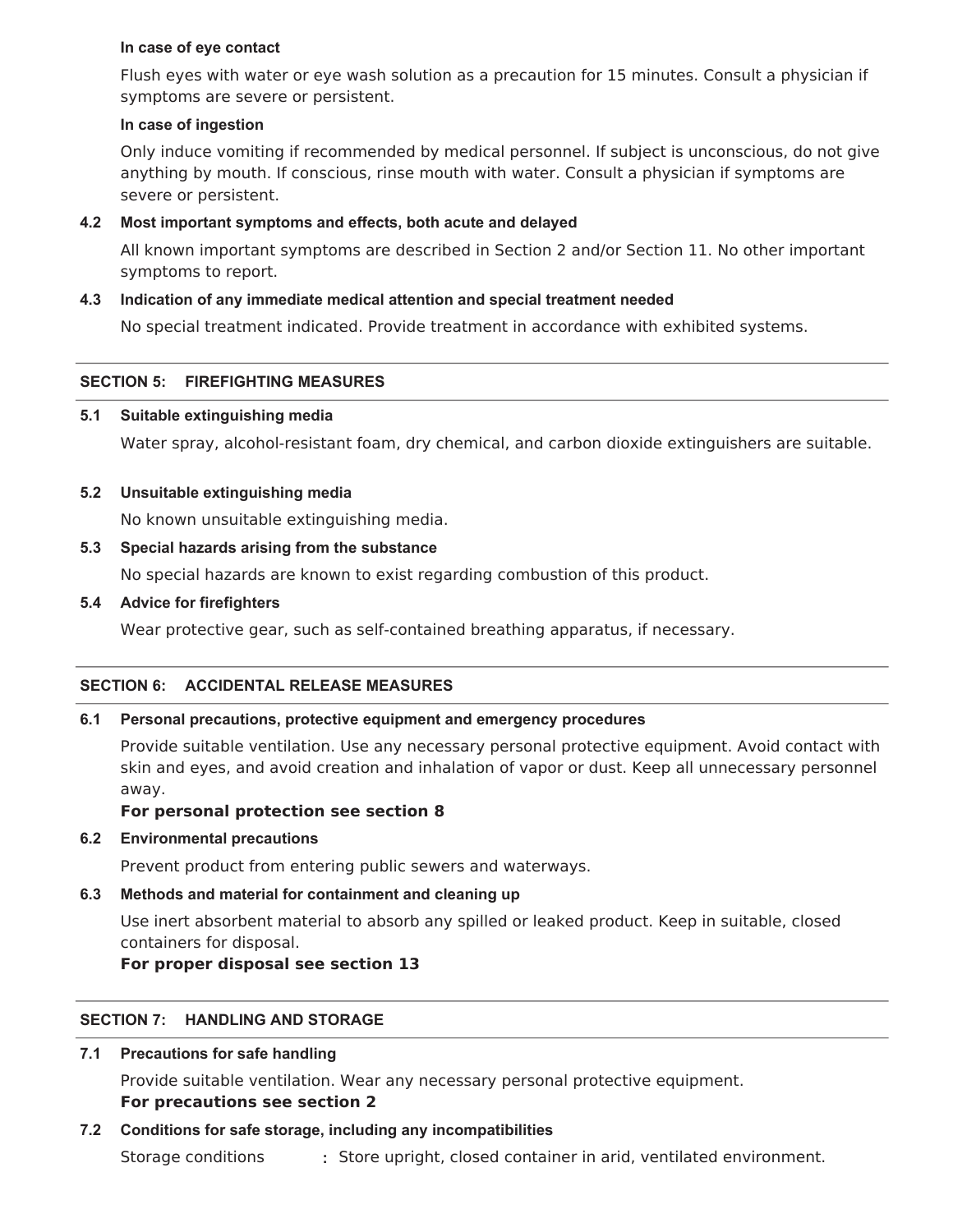Incompatible materials **:** Acids, bases, oxidizing agents, reducing agents, iron and iron salts, copper, aluminum, brass, and free radical initiators are incompatible with this product.

## **SECTION 8: EXPOSURE CONTROLS/PERSONAL PROTECTION**

#### **8.1 Control parameters**

This product is not known to contain any substances with occupational exposure limit values.

#### **8.2 Engineering controls**

Follow good industrial hygiene and safety practices when handling product.

## **8.3 Personal protective equipment**

| Eye/face protection               | : Use only government-approved safety glasses with side-shields.                                                                                                                                                                                                                             |
|-----------------------------------|----------------------------------------------------------------------------------------------------------------------------------------------------------------------------------------------------------------------------------------------------------------------------------------------|
| Skin protection                   | : Use gloves when handling product. Inspect gloves before use to<br>ensure suitability for use. Remove without exposing skin to the gloves<br>outer surface. Discard used gloves according to all pertinent laws<br>and/or current good practices (cGXP). Wash hands with soap and<br>water. |
| Body protection                   | : Wear appropriate clothing. Ensure clothing is in good condition, with<br>no holes or tears. When selecting clothing, consider the concentration<br>and amount of substance to be handled.                                                                                                  |
| Respiratory protection            | : Use only approved respirators and components which comply with<br>CDC and NIOSH (US) or CEN (EU) regulations. Required only when<br>vapors or aerosols are created.                                                                                                                        |
| exposure                          | Control of environmental: Prevent product from entering the environment, especially through<br>public sewers or waterways.                                                                                                                                                                   |
| General hygiene<br>considerations | : Comply with general industrial hygiene practice guidelines.                                                                                                                                                                                                                                |

#### **SECTION 9: PHYSICAL AND CHEMICAL PROPERTIES**

| 9.1           | Information on basic physical and chemical properties |  |                          |  |  |
|---------------|-------------------------------------------------------|--|--------------------------|--|--|
| a)            | Appearance                                            |  | : White                  |  |  |
| $\mathbf{b}$  | Physical states                                       |  | : Solid                  |  |  |
| $\mathbf{c})$ | Odor                                                  |  | : Not available          |  |  |
| $\mathbf{d}$  | Odor threshold                                        |  | : Not available          |  |  |
| e)            | Melting point                                         |  | : $>$ 300°C ( $>$ 572°F) |  |  |
| f)            | Boiling point range                                   |  | : Not available          |  |  |
| g)            | pH                                                    |  | : Not available          |  |  |
| h)            | Density                                               |  | : Not available          |  |  |
| $\mathbf{i}$  | Flash point                                           |  | : Not available          |  |  |
| j)            | Evaporation rate                                      |  | : Not available          |  |  |
| $\mathsf{k}$  | Flammability                                          |  | : Not available          |  |  |
|               |                                                       |  |                          |  |  |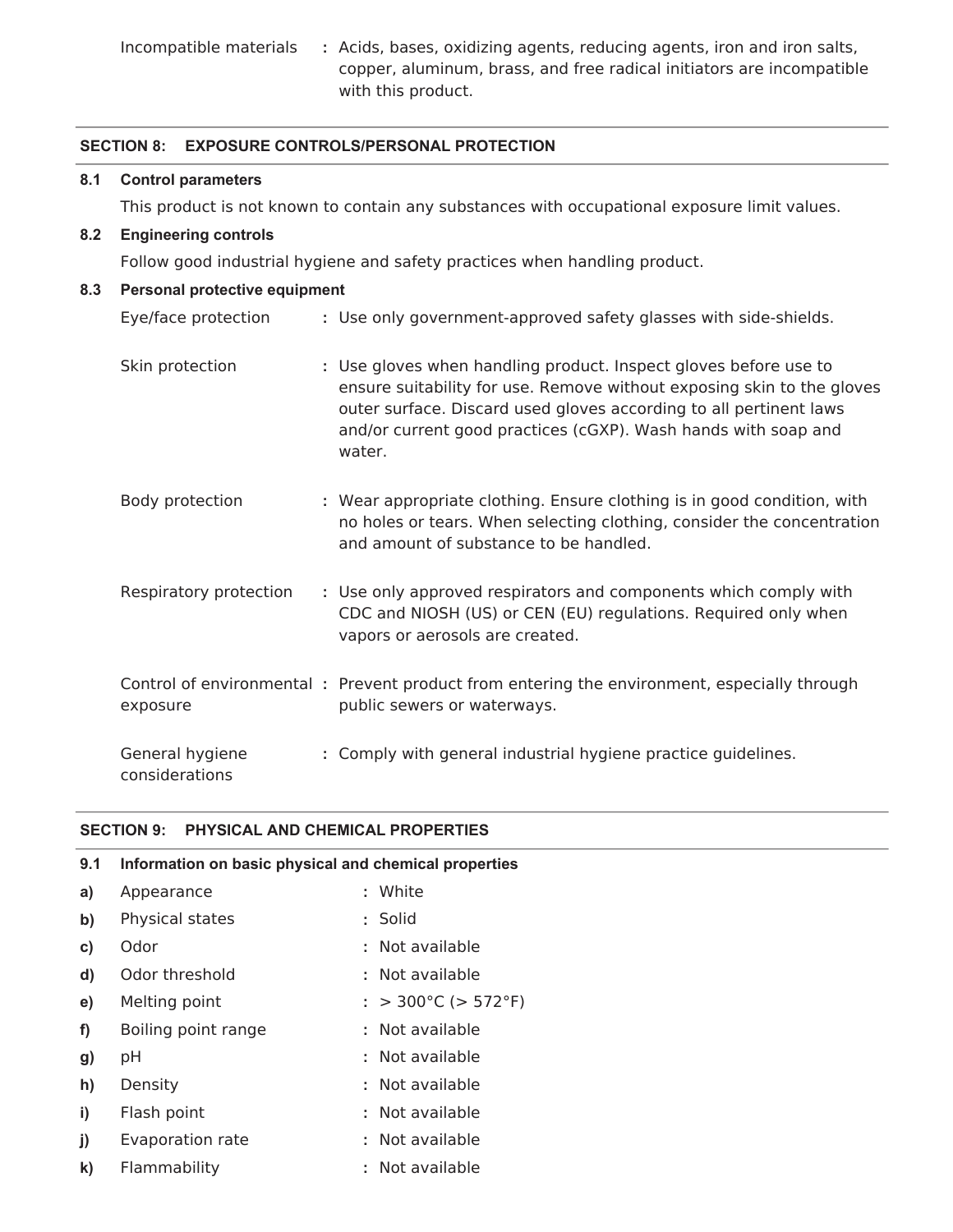| $\vert$      | Upper/lower flammability or<br>explosive limits: |    | : Not available                               |
|--------------|--------------------------------------------------|----|-----------------------------------------------|
| m)           | Vapor pressure                                   | t. | Not available                                 |
| n)           | Vapor density                                    |    | $: 5.32 - (Air = 1.0)$                        |
| O)           | Relative density                                 |    | Not available                                 |
| p)           | Water solubility                                 |    | : 20 g/l at 20 $^{\circ}$ C (68 $^{\circ}$ F) |
| q)           | Partition<br>coefficient:n-octanol/water         | ÷. | Not available                                 |
| r)           | Autoignition temperature                         |    | : Not available                               |
| s)           | Decomposition temperature                        |    | : Not available                               |
| t)           | Kinematic viscosity                              |    | : Not available                               |
| $\mathsf{u}$ | Explosive properties                             | t. | Not available                                 |
| V)           | Oxidizing properties                             |    | : Not available                               |
| W)           | Solubility in other solvents                     | t. | Not available                                 |
| x)           | Surface tension                                  |    | Not available                                 |

## **SECTION 10: STABILITY AND REACTIVITY**

#### **10.1 Reactivity**

No special reactivity is known.

#### **10.2 Chemical stability**

Product is stable when stored and used as recommended.

#### **10.3 Stability note(s)**

Avoid exposing product to the air.

#### **10.4 Polymerization**

No known polymerization.

## **10.5 Possibility of hazardous reactions**

No hazardous reactions are known.

### **10.6 Incompatible materials**

Acids, bases, oxidizing agents, reducing agents, iron and iron salts, copper, aluminum, brass, and free radical initiators are incompatible with this product.

#### **10.7 Hazardous decomposition products**

Carbon oxides and nitrogen oxides (NOx) can form if fire occurs.

### **SECTION 11: TOXICOLOGICAL INFORMATION**

| 11.1 Acute toxicity |                               |
|---------------------|-------------------------------|
| LD50 Oral           | : Rat - 390 mg/kg             |
| LD50 Dermal         | : No toxicity data available. |

LC50 Inhalation **:** No toxicity data available.

## **11.2 Skin corrosion/irritation**

No skin/corrosion irritation data available.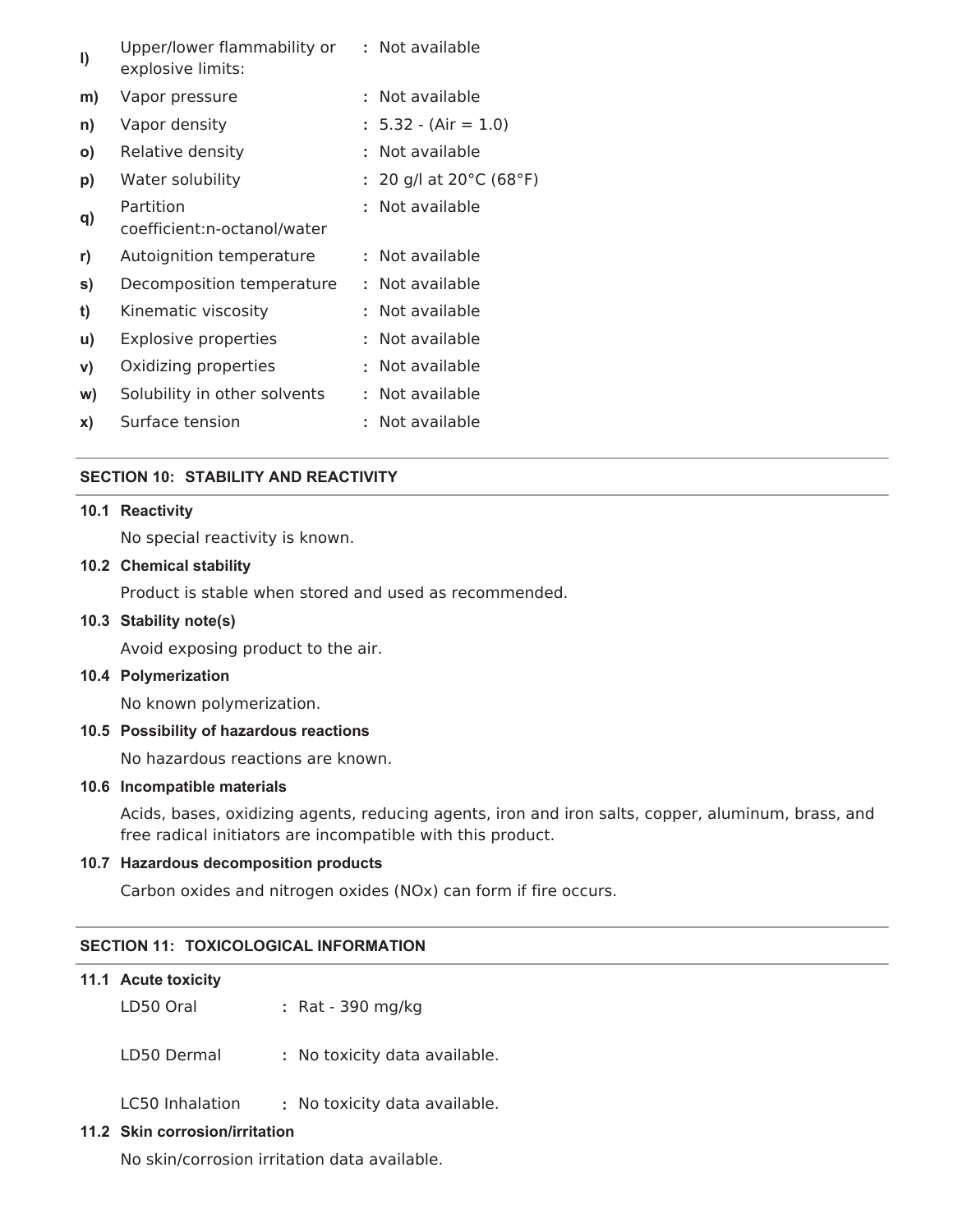## **11.3 Serious eye damage/eye irritation**

No eye damage/irritation data available.

## **11.4 Respiratory or skin sensitization**

No sensitization data available.

## **11.5 Germ cell mutagenicity**

No mutagenicity data available.

## **11.6 Carcinogenicity**

| IARC  | : Product and components are not regulated by the IARC.  |
|-------|----------------------------------------------------------|
| ACGIH | : Product and components are not regulated by the ACGIH. |
| NTP.  | : Product and components are not regulated by the NTP.   |
| OSHA  | : Product and components are not regulated by OSHA.      |

## **11.7 Reproductive toxicity**

No reproductive toxicity data available.

**11.8 Specific target organ toxicity – single exposure**

No specific organ toxicity data available.

## **11.9 Specific target organ toxicity – repeated exposure**

No specific organ toxicity data available.

## **11.10Aspiration hazard**

No aspiration hazard data available.

## **11.11Additional Information**

RTECS: AS3678000.

## **SECTION 12: ECOLOGICAL INFORMATION**

## **12.1 Toxicity**

No ecological toxicity data available.

## **12.2 Aquatic toxicity**

Species: Rainbow Trout (Oncorhynchus mykiss). Exposure: 96 hours. Result: LC50 > 100 mg/L

## **12.3 Persistence and degradability**

No persistence/degradability data available.

## **12.4 Bioaccumulative potential**

No bioaccumulation data available.

## **12.5 Mobility in soil**

No soil mobility data available.

## **12.6 Results of PBT and vPvB assessment**

PBT/vPvB assessment not available as chemical safety assessment is not required/was not conducted.

## **12.7 Other adverse effect**

No other adverse effect data available.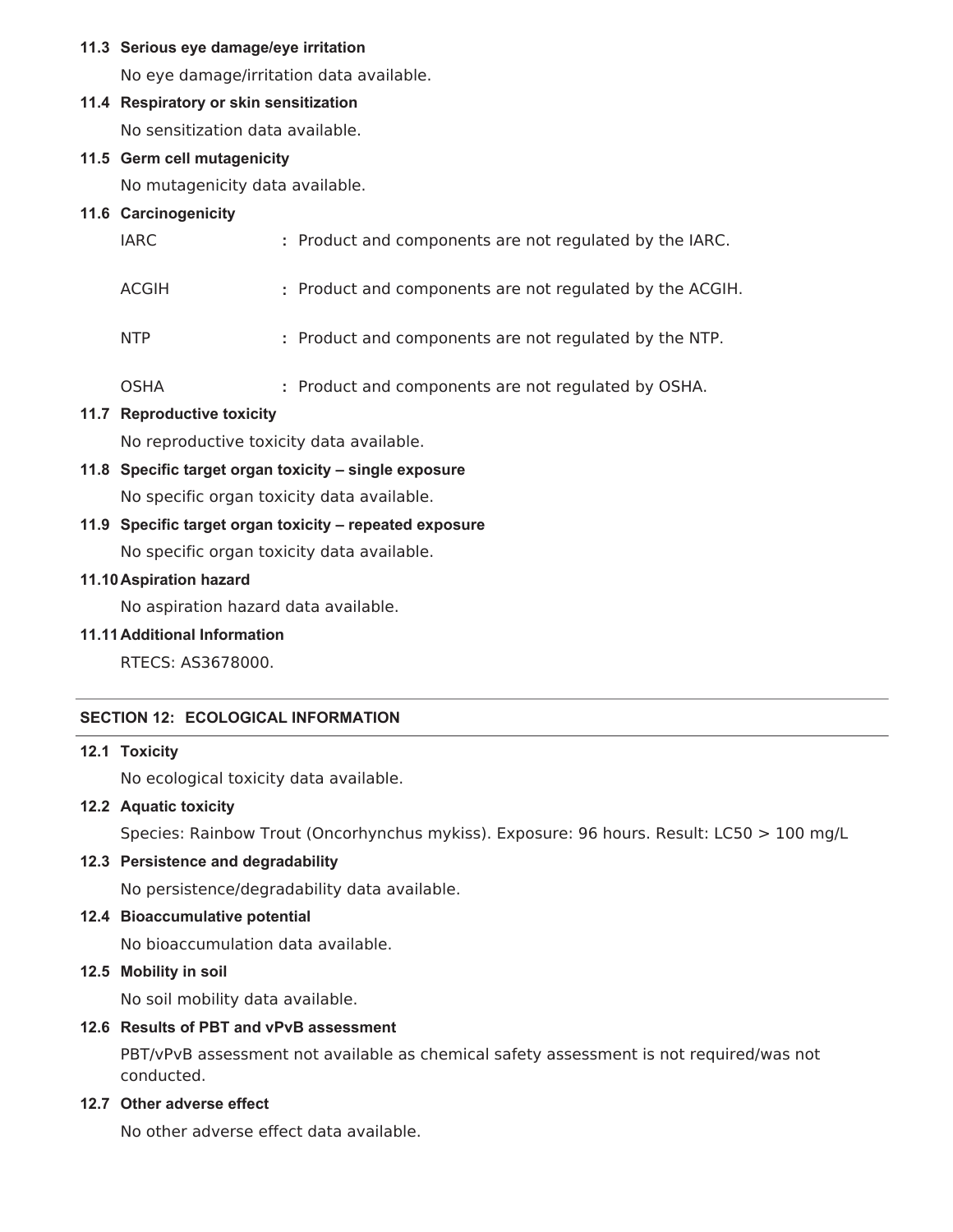### **SECTION 13: DISPOSAL CONSIDERATIONS**

### **13.1 Product**

Chemical waste generators must determine whether a discarded chemical is classified as a hazardous waste. Chemical waste generators must also consult and adhere to local, regional, and national hazardous waste regulations to ensure complete and accurate classification.

#### **13.2 Packaging**

Packaging should be disposed of in the same manner as unused product.

#### **13.3 Recommendation**

Disposal must be made according to official regulations.

#### **SECTION 14: TRANSPORTATION INFORMATION**

#### **14.1 DOT (US)**

Not a dangerous good under DOT(US) regulations.

## **14.2 IMDG**

Not a dangerous good under IMDG regulations.

#### **14.3 IATA**

Not a dangerous good under IATA regulations.

#### **SECTION 15: REGULATORY INFORMATION**

#### **15.1 SARA**

SARA 302: This product and components are not subject to the reporting requirements of SARA Title III, Section 302.

SARA 313: This product does not contain any components with known CAS numbers that exceed the threshold reporting levels established by SARA Title III, Section 313. SARA 311/312: Acute Health Hazard, Chronic Health Hazard

### **15.2 Clean water act (CWA)**

No chemicals are present in this product that are subject to regulation under the Clean Water Act.

#### **15.3 Right to know components**

| Massachusetts                              | : No chemicals are present which require disclosure under the<br>Massachusetts Right to Know Act.                                                |
|--------------------------------------------|--------------------------------------------------------------------------------------------------------------------------------------------------|
| Pennsylvania                               | : N, N'-Methylenedi acrylamide CAS No.: 110-26-9.                                                                                                |
| New Jersey                                 | : N, N'-Methylenedi acrylamide CAS No.: 110-26-9.                                                                                                |
| California<br>proposition 65<br>components | : This product contains no chemicals which are known to the State of<br>California to cause cancer, or birth defects or other reproductive harm. |

#### **SECTION 16: OTHER INFORMATION**